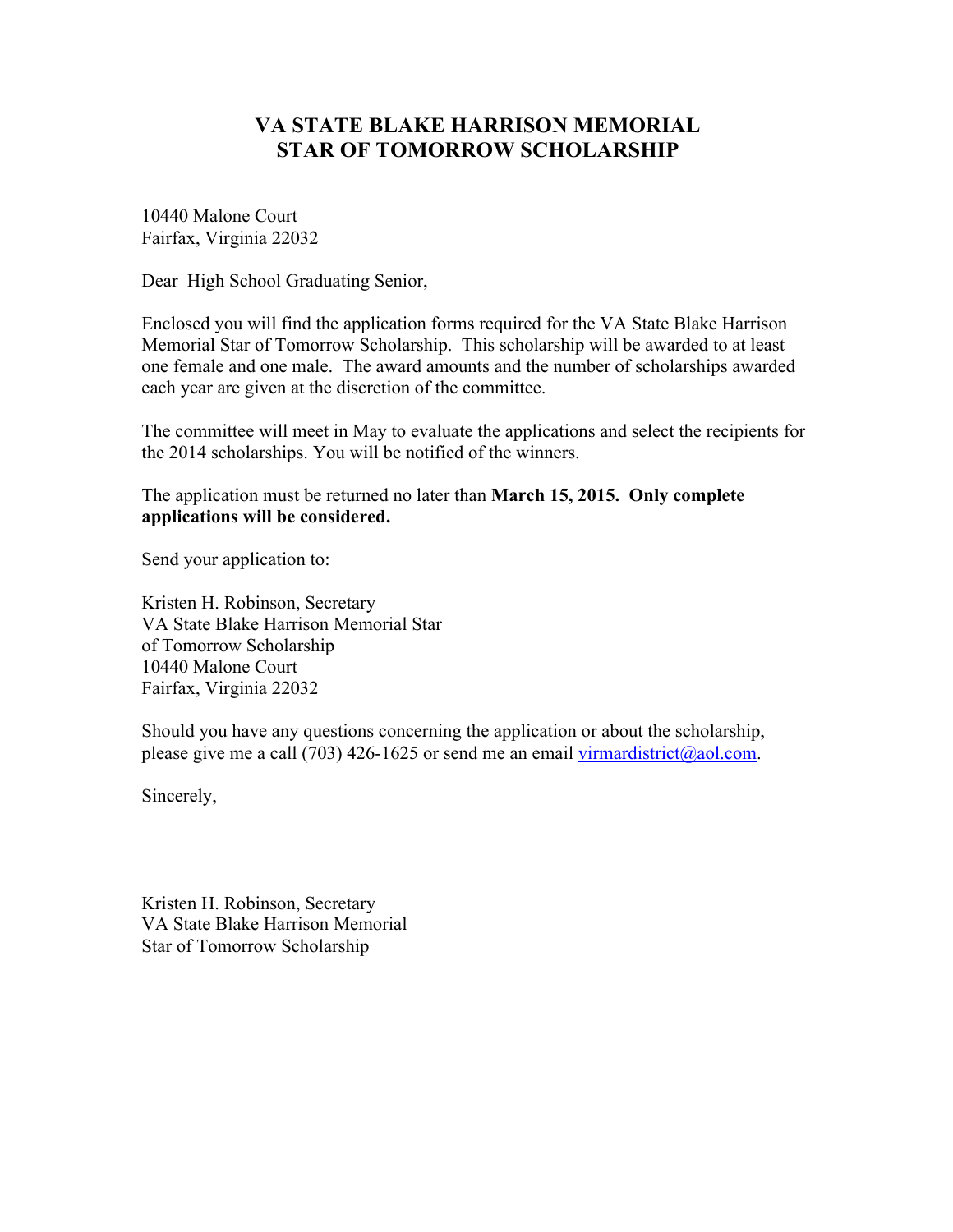If the applicant has special circumstances, i.e. physically handicapped, mentally retarded, etc. please call the scholarship secretary for how to apply for special funds.

- Step 1) Completely fill out page 1.
- Step 2) Give pages 1 and 2 to your league coach and ask him/her to sign page 1 and fill out and sign page 2. Have them mail page 1 and 2 to: Kristen H. Robinson, Secretary, Blake Harrison Memorial Star of Tomorrow Scholarship 10440 Malone Ct. Fairfax, VA 22032.
- Step 3) Have your parent or guardian fill out page 4. Give pages 3 and 4 to a school official or counselor. Ask the school official or counselor to fill out page 3 and mail it along with your transcript (including grades for the first half of your senior year) by **March 15th** to: Kristen H. Robinson, Secretary, Blake Harrison Memorial Star of Tomorrow Scholarship 10440 Malone Ct. Fairfax, VA 22032
- Step 4) Have your parent or guardian fill out page 5. Mail this to the scholarship secretary with your essay by **March 15th**.
- Step 5) Write an essay of at least 150 words describing why you wish to attend college/ trade school and your future goals. Mail your essay along with page 5 by **March 15th** to: Kristen H. Robinson, Secretary Blake Harrison Memorial Star of Tomorrow Scholarship 10440 Malone Ct. Fairfax, VA 22032
- Step 6) Check with the school official and coach by March  $13<sup>th</sup>$ , to make sure the application papers and transcript have been mailed.

# **ELIGIBILITY REQUIREMENTS**

Any graduating high school senior is eligible to apply for this scholarship providing the student:

- A) Files and application furnished by the Scholarship Fund, giving complete information as required thereon, before March  $15<sup>th</sup>$ , of any year with the Secretary of the scholarship committee
- B) Must have unimpaired amateur standing in all athletics.
- C) Must be a member of a league certified in the State of Virginia by the USBC and be in good standing for the current season.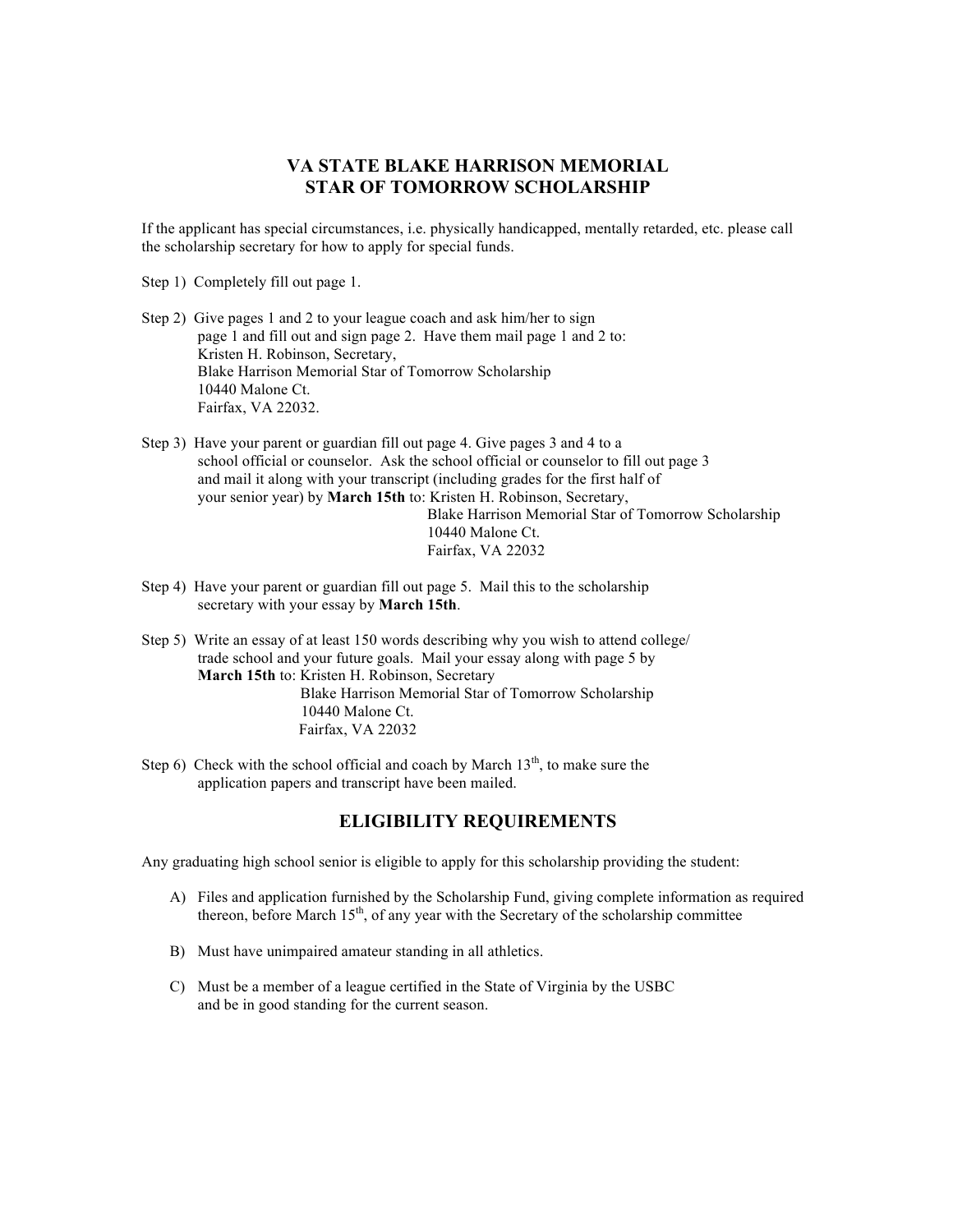**-1-**

## **VA STATE BLAKE HARRISON MEMORIAL STAR OF TOMORROW SCHOLARSHIP**

## **SCHOLARSHIP APPLICATION**

| $\overline{\text{CITY}}$                                                                                | <b>STATE</b> | <b>ZIP CODE</b> |
|---------------------------------------------------------------------------------------------------------|--------------|-----------------|
|                                                                                                         |              |                 |
| E-MAIL ADDRESS                                                                                          |              |                 |
| USBC CERTIFICATION $#$                                                                                  |              |                 |
|                                                                                                         |              |                 |
|                                                                                                         |              |                 |
| OFFICES HELD IN THE YOUTH LEAGUES (TEAM CAPTAIN, SECRETARY,<br>ETC.                                     |              |                 |
| ARE YOU ACTIVE IN THE LOCAL YOUTH ASSOCIATION WORK?                                                     |              |                 |
| ARE YOUACTIVE IN CLASS OR SCHOOL ORGANIZATIONS?                                                         |              |                 |
| TO WHAT ACCREDITED EDUCATIONAL FACILITY(S) WILL YOU APPLY A. COLLEGE<br>B. VOCATIONAL C. TRADE D. OTHER |              |                 |
| TO WHAT EDUCATIONAL INSTITUTION(S) HAVE YOU SENT APPLICATIONS?                                          |              |                 |
|                                                                                                         |              |                 |
| DO YOU PLAN TO WORK WHILE FURTHERING YOUR EDUCATION?                                                    |              |                 |
|                                                                                                         |              |                 |
| MOTHER'S FULL NAME NAME                                                                                 |              |                 |
| ADDRESS OF BOTH IF NOT THE SAME AS ABOVE                                                                |              |                 |
| TO MY KNOWLEDGE THE ABOVE STATEMENTS ARE CORRECT.                                                       |              |                 |

 $\_$  , and the state of the state of the state of the state of the state of the state of the state of the state of the state of the state of the state of the state of the state of the state of the state of the state of the

Revised 9/2011

SIGNATURE OF COACH SIGNATURE OF APPLICANT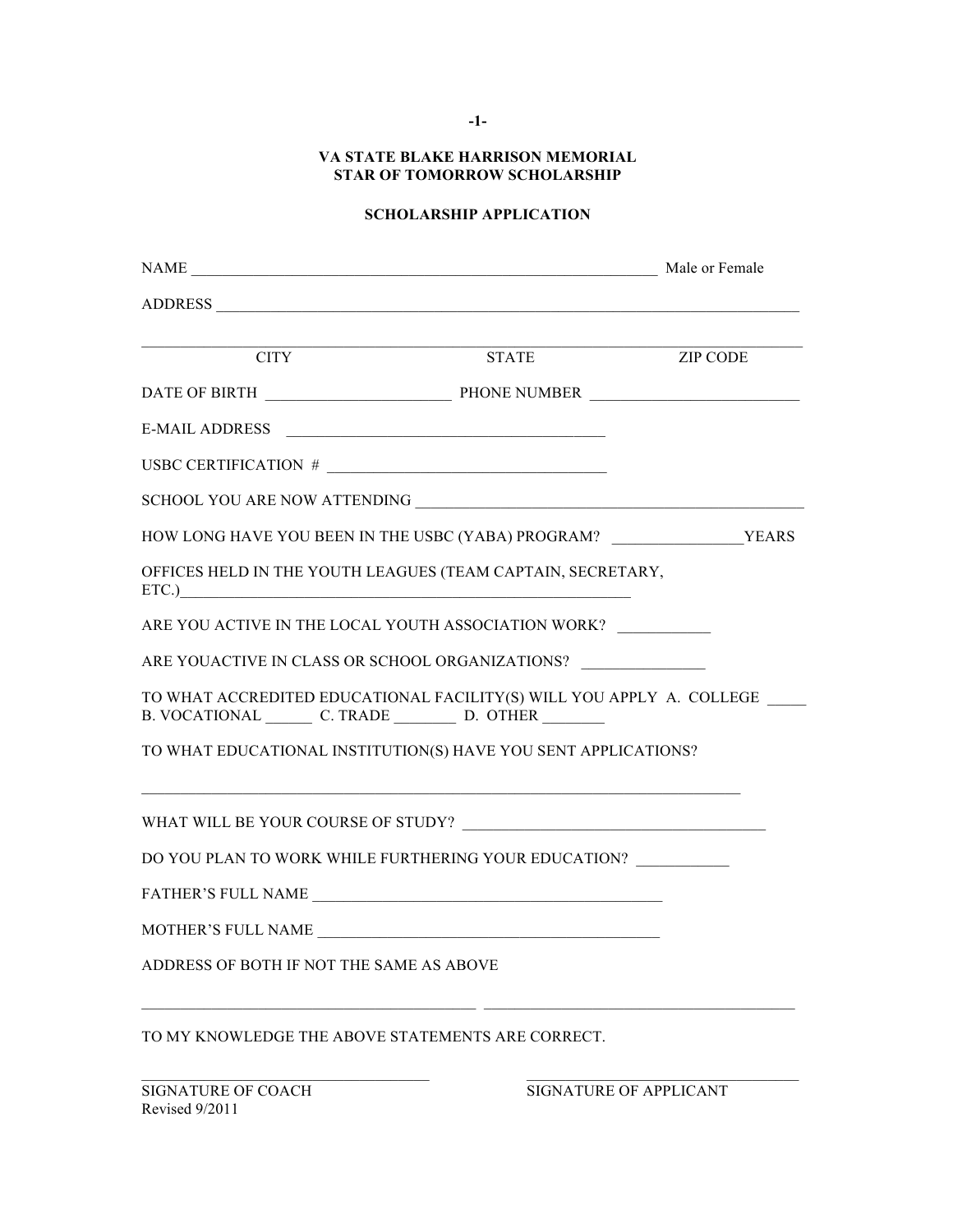# **COACH EVALUATION & DATA SHEET**

| ADDRESS                                                                                          |  |
|--------------------------------------------------------------------------------------------------|--|
| NAME OF BOWLING CENTER IN WHICH APPLICANT BOWLS $\_\_$                                           |  |
| HOW MANY YEARS HAS APPLICANT BOWLED IN YOUTH LEAGUES? __________________________                 |  |
| NUMBER OF GAMES LEAGUE HAS BOWLED THROUGH FEBRUARY 15.                                           |  |
| NUMBER OF GAMES BOWLED BY APPLICANT THROUGH FEBRUARY 15.                                         |  |
| AVERAGE AS OF FEBRUARY 15, (MINIMUM, TWO THIRDS OF LEAGUE GAMES)                                 |  |
| DID APPLICANT BOWL IN LAST CITY TOURNAMENT? YES ________ NO ________<br>IF NOT WAS ONE HELD?     |  |
| DID APPLICANT BOWL IN LAST STATE TOURNAMENT? YES NO                                              |  |
| ATTITUDE:                                                                                        |  |
| A. IS THE APPLICANT HELPFUL TO FELLOW BOWLERS? YES ______ NO ______                              |  |
| IF YES, EXPLAIN B. IS APPLICANT HELPFUL TO COACH? YES ________ NO ________                       |  |
| C. LANE COURTESY VERY GOOD GOOD FAIR                                                             |  |
| D. SPORTSMANSHIP VERY GOOD GOOD FAIR<br>E. DOES APPLICANT ABIDE BY THE USBC YOUTH CODE? $YES$ NO |  |
|                                                                                                  |  |

**COACH'S COMMENTS**: (USE SEPARATE SHEET IF NECESSARY): PLEASE WRITE ADDITIONAL REMARKS THAT YOU THINK WOULD BE HELPFUL IN EVALUATING THIS BOWLER.

\_\_\_\_\_\_\_\_\_\_\_\_\_\_\_\_\_\_\_\_\_\_\_\_\_\_\_\_\_\_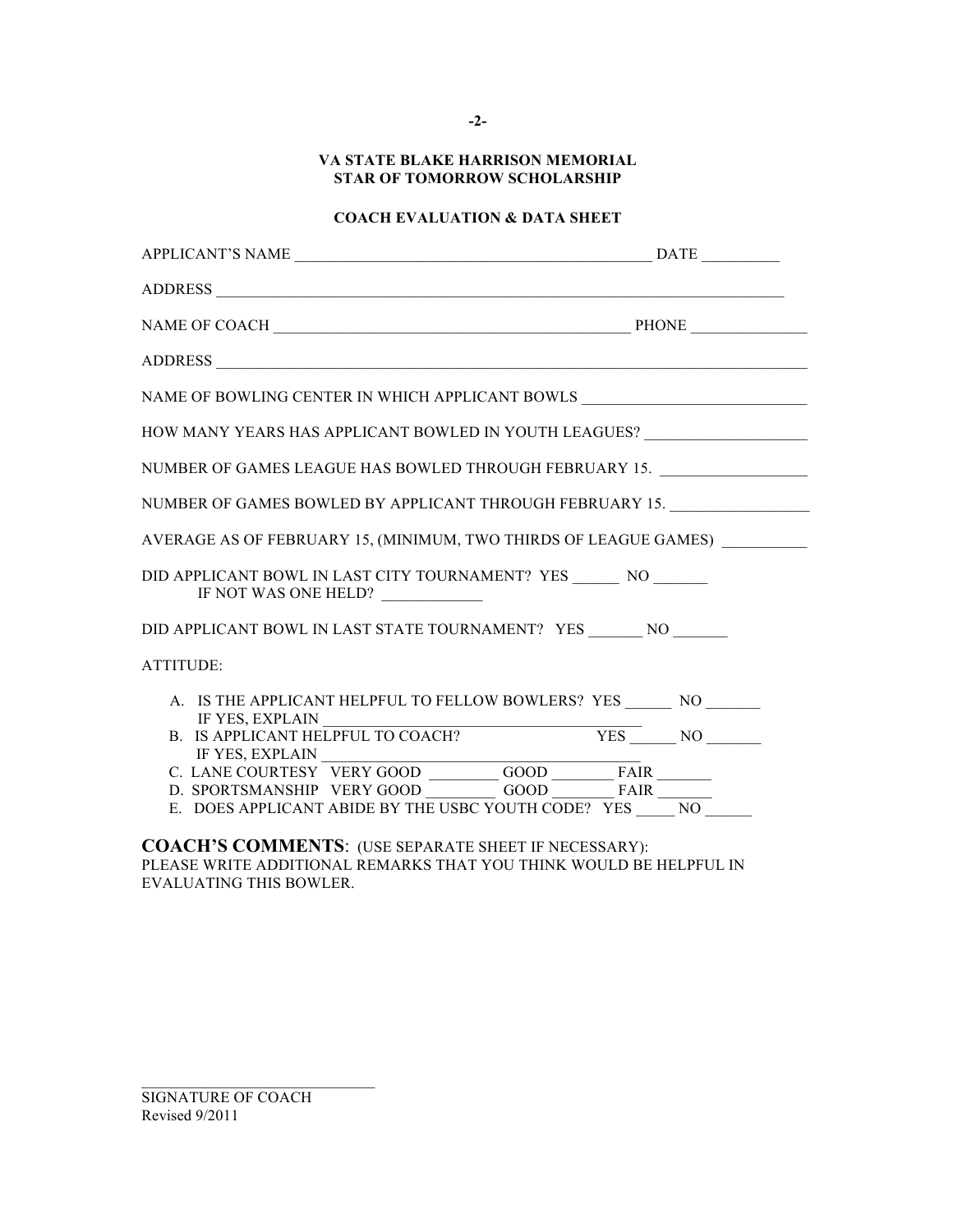**-3-**

#### **VA STATE BLAKE HARRISON MEMORIAL STAR OF TOMORROW SCHOLARSHIP**

# **COUNSELOR OR TEACHER EVALUATION & DATA SHEET**

| <b>APPLICANT'S NAME</b>      | <b>DATE</b>  |
|------------------------------|--------------|
| <b>ADDRESS</b>               |              |
| NAME OF COUNSELOR OR TEACHER |              |
| <b>SCHOOL ADDRESS</b>        | <b>PHONE</b> |

COUNSELOR OR TEACHER: Please complete this sheet to enable this student to apply for a scholarship from the Virginia State USBC Youth Scholarship Fund. All information will be confidential. **Please mail page 3 (Counselor or Teacher Evaluation and Data Sheet) and a transcript of the applicant's grades including the first semester of the senior year by March 15th to**:

Kristen H. Robinson, Secretary Blake Harrison Memorial Star of Tomorrow Scholarship 10440 Malone Ct. Fairfax, VA 22032

ACTIVITIES IN SCHOOL BESIDES CLASSROOM WORK

ANY ADDITIONAL REMARKS THAT YOU THINK WOULD BE HELPFUL IN EVALUATING THIS STUDENT.

COUNSELOR OR TEACHER SIGNATURE

POSITION Revised 9/2011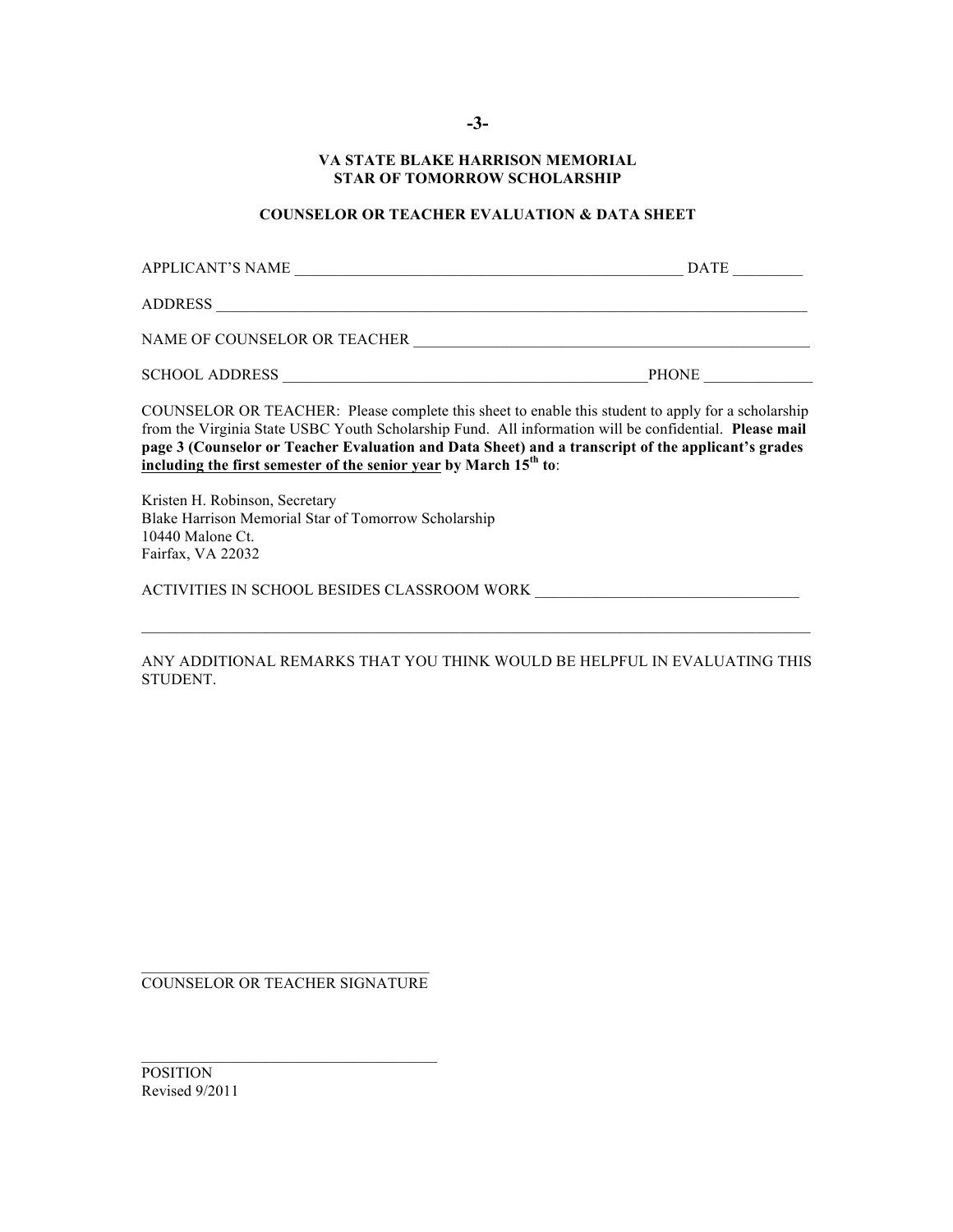#### **RELEASE FORM FOR STUDENT'S GRADES**

TO WHOM IT MAY CONCERN:

WE, THE UNDERSIGNED, HEREBY CONSENT TO HAVE \_\_\_\_\_\_\_\_\_\_\_\_\_\_\_\_\_\_\_\_\_\_\_\_\_\_\_\_\_\_\_\_\_\_

SCHOOL RELEASE THE GRADES AND OTHER NECESSARY INFORMATION TO THE VIRGINIA

STATE USBC YOUTH IN ORDER FOR SENIOR STUDENT,

 $\mathcal{L}_\text{max}$  and the contract of the contract of the contract of the contract of the contract of the contract of the contract of the contract of the contract of the contract of the contract of the contract of the contrac

\_\_\_\_\_\_\_\_\_\_\_\_\_\_\_\_\_\_\_\_\_\_\_\_\_\_\_\_\_\_\_\_\_\_\_\_\_\_\_\_\_\_\_\_\_\_\_, TO APPLY FOR THE SCHOLARSHIP

BEING OFFERED.

SENIOR STUDENT APPLICANT

PARENT/GUARDIAN

Note: This form should be submitted to the high school when requesting your transcript.

Revised 9/2011